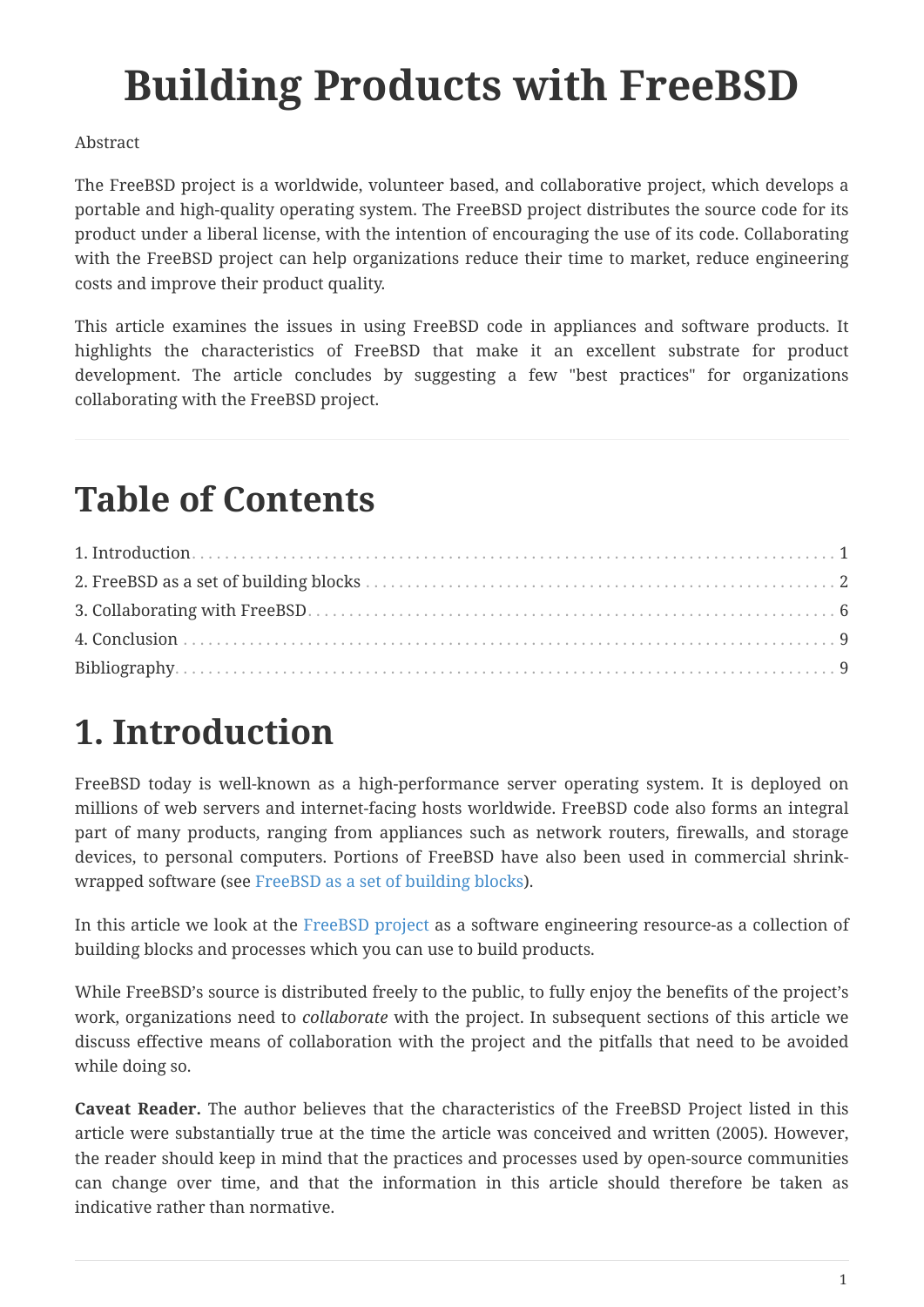### **1.1. Target Audience**

This document would be of interest to the following broad groups of people:

- Decision makers in product companies looking at ways to improve their product quality, reduce their time to market and lower engineering costs in the long term.
- Technology consultants looking for best-practices in leveraging "open-source".
- Industry observers interested in understanding the dynamics of open-source projects.
- Software developers seeking to use FreeBSD and looking for ways to contribute back.

### **1.2. Article Goals**

After reading this article you should have:

- An understanding of the goals of the FreeBSD Project and its organizational structure.
- An understanding of its development model and release engineering processes.
- An understanding of how conventional corporate software development processes differ from that used in the FreeBSD project.
- Awareness of the communication channels used by the project and the level of transparency you can expect.
- Awareness of optimal ways of working with the project-how best to reduce engineering costs, improve time to market, manage security vulnerabilities, and preserve future compatibility with your product as the FreeBSD project evolves.

### **1.3. Article Structure**

The rest of the article is structured as follows:

- [FreeBSD as a set of building blocks](#page-1-0) introduces the FreeBSD project, explores its organizational structure, key technologies and release engineering processes.
- [Collaborating with FreeBSD](#page-5-0) describes ways to collaborate with the FreeBSD project. It examines common pitfalls encountered by corporates working with voluntary projects like FreeBSD.
- [Conclusion](#page-8-0) concludes.

## <span id="page-1-0"></span>**2. FreeBSD as a set of building blocks**

FreeBSD makes an excellent foundation on which to build products:

- FreeBSD source code is distributed under a liberal BSD license facilitating its adoption in commercial products [\[Mon2005\]](#page-9-0) with minimum hassle.
- The FreeBSD project has excellent engineering practices that can be leveraged.
- The project offers exceptional transparency into its workings, allowing organizations using its code to plan effectively for the future.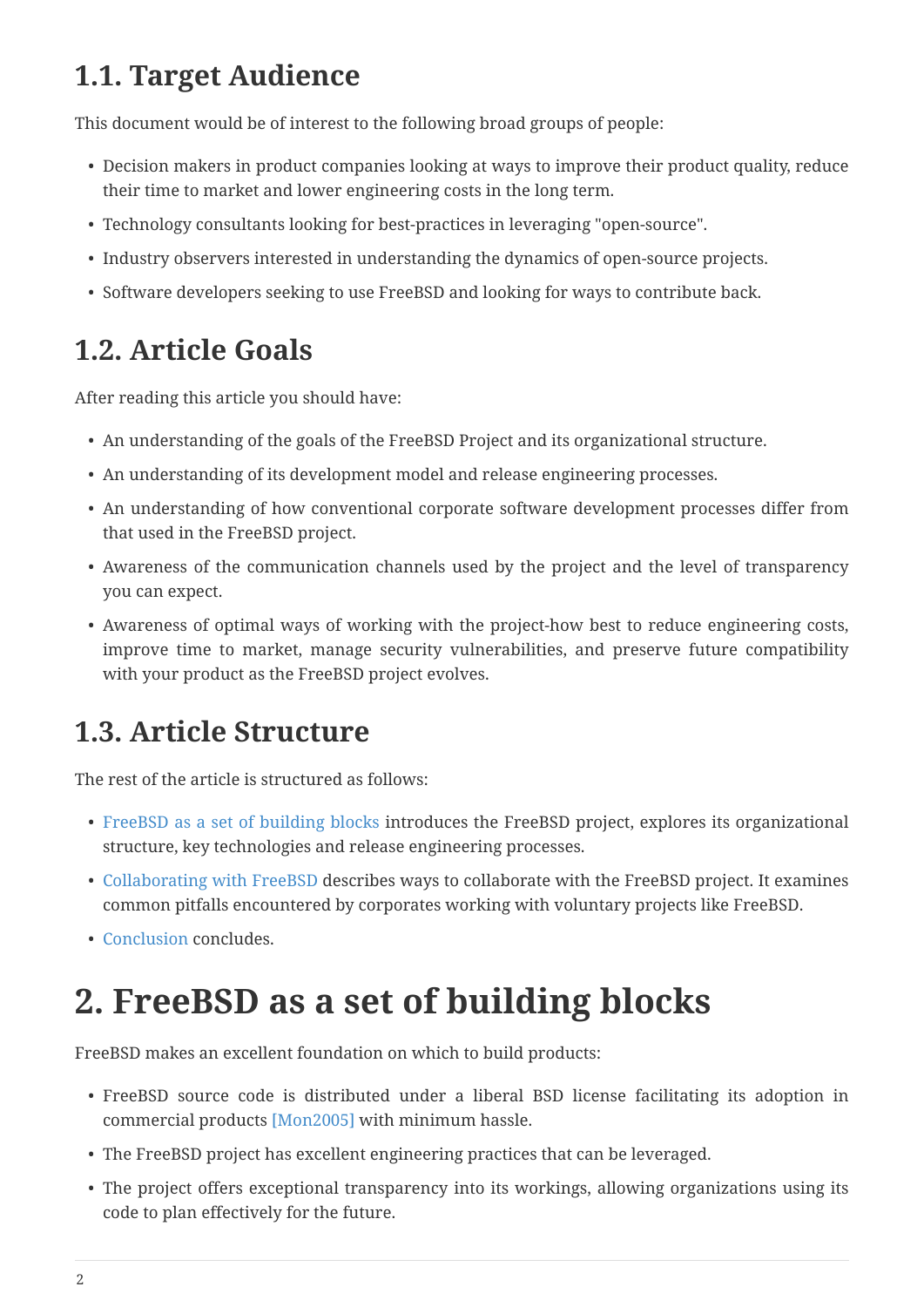• The culture of the FreeBSD project, carried over from the Computer Science Research Group at The University of California, Berkeley [\[McKu1999-1\],](#page-9-1) fosters high-quality work. Some features in FreeBSD define the state of the art.

[\[GoldGab2005\]](#page-9-2) examines the business reasons for using open-source in greater detail. For organizations, the benefits of using FreeBSD components in their products include a shorter time to market, lower development costs and lower development risks.

### **2.1. Building with FreeBSD**

Here are a few ways organizations have used FreeBSD:

• As an upstream source for tested code for libraries and utilities.

By being "downstream" of the project, organizations leverage the new features, bug fixes and testing that the upstream code receives.

• As an embedded OS (for example, for an OEM router and firewall device). In this model, organizations use a customized FreeBSD kernel and application program set along with a proprietary management layer for their device. OEMs benefit from new hardware support being added by the FreeBSD project upstream, and from the testing that the base system receives.

FreeBSD ships with a self-hosting development environment that allows easy creation of such configurations.

• As a Unix compatible environment for the management functions of high-end storage and networking devices, running on a separate processor "blade".

FreeBSD provides the tools for creating dedicated OS and application program images. Its implementation of a BSD unix API is mature and tested. FreeBSD can also provide a stable crossdevelopment environment for the other components of the high-end device.

• As a vehicle to get widespread testing and support from a worldwide team of developers for non-critical "intellectual property".

In this model, organizations contribute useful infrastructural frameworks to the FreeBSD project (for example, see [netgraph\(3\)\)](https://www.freebsd.org/cgi/man.cgi?query=netgraph&sektion=3&format=html). The widespread exposure that the code gets helps to quickly identify performance issues and bugs. The involvement of top-notch developers also leads to useful extensions to the infrastructure that the contributing organization also benefits from.

• As a development environment supporting cross-development for embedded OSes like [RTEMS](http://www.rtems.com/) and [eCOS.](http://ecos.sourceware.org/)

There are many full-fledged development environments in the 36000-strong collection of applications ported and packaged with FreeBSD.

• As a way to support a Unix-like API in an otherwise proprietary OS, increasing its palatability for application developers.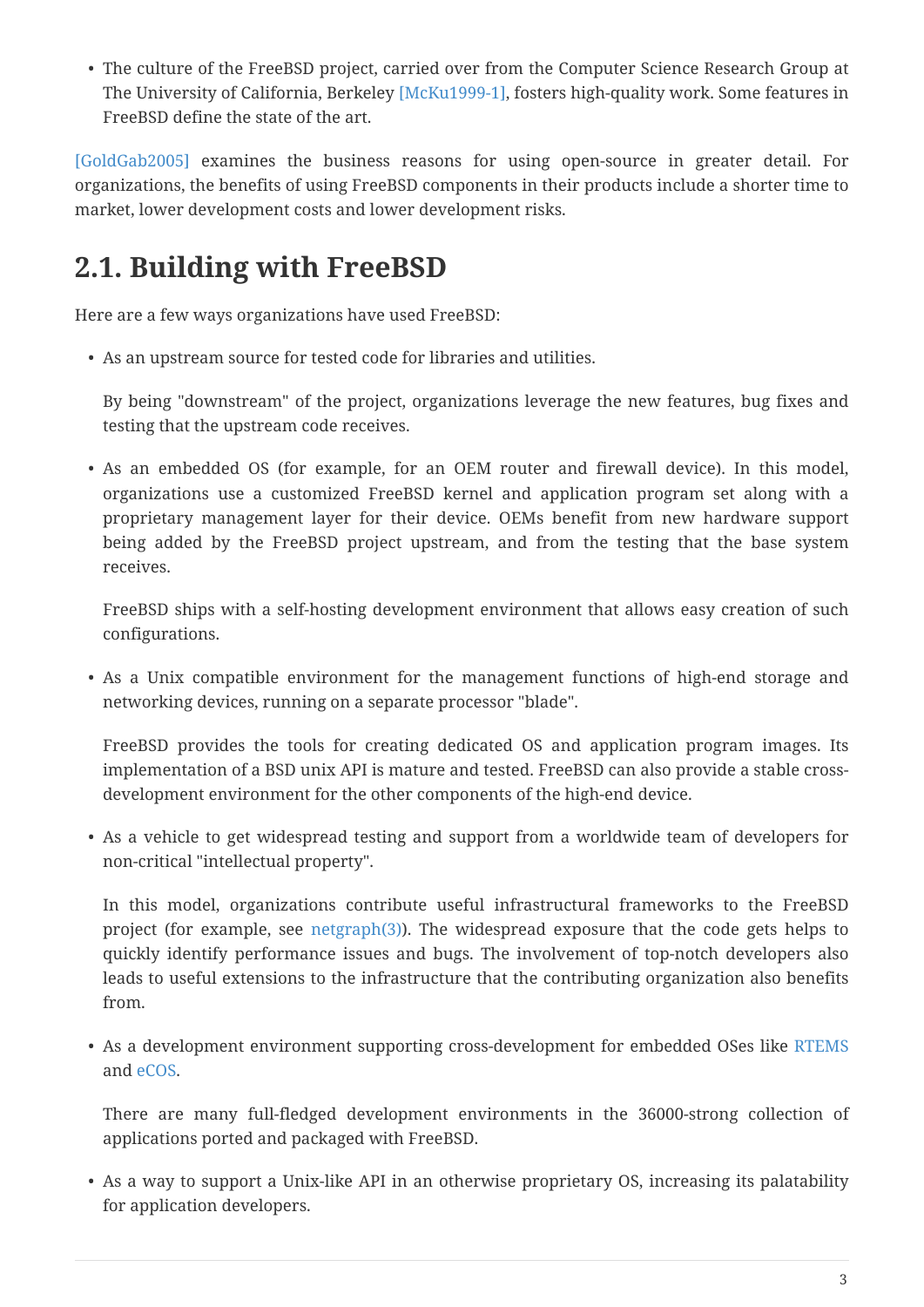Here parts of FreeBSD's kernel and application programs are "ported" to run alongside other tasks in the proprietary OS. The availability of a stable and well tested Unix™ API implementation can reduce the effort needed to port popular applications to the proprietary OS. As FreeBSD ships with high-quality documentation for its internals and has effective vulnerability management and release engineering processes, the costs of keeping up-to-date are kept low.

### **2.2. Technologies**

There are a large number of technologies supported by the FreeBSD project. A selection of these are listed below:

- A complete system that can cross-host itself for [many architectures:](https://www.FreeBSD.org/platforms/)
- A modular symmetric multiprocessing capable kernel, with loadable kernel modules and a flexible and easy to use configuration system.
- Support for emulation of Linux™ and SVR4 binaries at near machine speeds. Support for binary Windows™ (NDIS) network drivers.
- Libraries for many programming tasks: archivers, FTP and HTTP support, thread support, in addition to a full POSIX™ like programming environment.
- Security features: Mandatory Access Control ([mac\(9\)\)](https://www.freebsd.org/cgi/man.cgi?query=mac&sektion=9&format=html), jails [\(jail\(2\)](https://www.freebsd.org/cgi/man.cgi?query=jail&sektion=2&format=html)), ACLs, and in-kernel cryptographic device support.
- Networking features: firewall-ing, QoS management, high-performance TCP/IP networking with support for many extensions.

FreeBSD's in-kernel Netgraph ([netgraph\(4\)\)](https://www.freebsd.org/cgi/man.cgi?query=netgraph&sektion=4&format=html) framework allows kernel networking modules to be connected together in flexible ways.

• Support for storage technologies: Fibre Channel, SCSI, software and hardware RAID, ATA and SATA.

FreeBSD supports a number of filesystems, and its native UFS2 filesystem supports soft updates, snapshots and very large filesystem sizes (16TB per filesystem) [\[McKu1999\].](#page-9-3)

FreeBSD's in-kernel GEOM [\(geom\(4\)\)](https://www.freebsd.org/cgi/man.cgi?query=geom&sektion=4&format=html) framework allows kernel storage modules to be composed in flexible ways.

• Over 36000 ported applications, both commercial and open-source, managed via the FreeBSD ports collection.

### **2.3. Organizational Structure**

FreeBSD's organizational structure is non-hierarchical.

There are essentially two kinds of contributors to FreeBSD, general users of FreeBSD, and developers with write access (known as *committers* in the jargon) to the source base.

There are many thousands of contributors in the first group; the vast majority of contributions to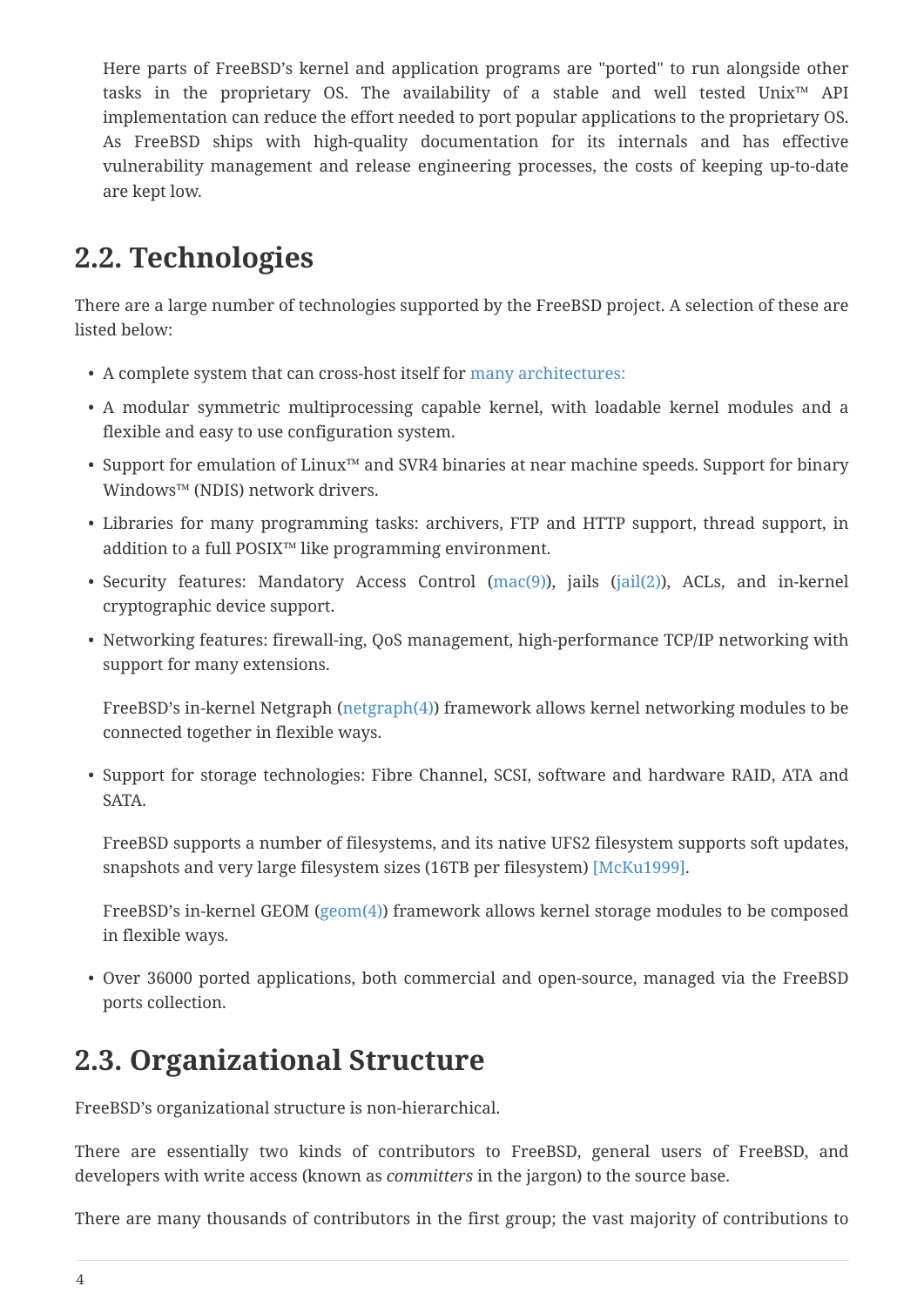FreeBSD come from individuals in this group. Commit rights (write access) to the repository are granted to individuals who contribute consistently to the project. Commit rights come with additional responsibilities, and new committers are assigned mentors to help them learn the ropes.



*Figure 1. FreeBSD Organization*

Conflict resolution is performed by a nine member "Core Team" that is elected from the group of committers.

FreeBSD does not have "corporate" committers. Individual committers are required to take responsibility for the changes they introduce to the code. The [FreeBSD Committer's guide](https://docs.freebsd.org/en/articles/committers-guide/) [\[ComGuide\]](#page-9-4) documents the rules and responsibilities for committers.

FreeBSD's project model is examined in detail in [\[Nik2005\]](#page-9-5).

#### **2.4. FreeBSD Release Engineering Processes**

FreeBSD's release engineering processes play a major role in ensuring that its released versions are of a high quality. At any point of time, FreeBSD's volunteers support multiple code lines [\(FreeBSD](#page-4-0) [Release Branches](#page-4-0)):

- New features and disruptive code enters on the development branch, also known as the *-CURRENT* branch.
- *-STABLE* branches are code lines that are branched from HEAD at regular intervals. Only tested code is allowed onto a -STABLE branch. New features are allowed once they have been tested and stabilized in the -CURRENT branch.
- *-RELEASE* branches are maintained by the FreeBSD security team. Only bug fixes for critical issues are permitted onto -RELEASE branches.

<span id="page-4-0"></span>

*Figure 2. FreeBSD Release Branches*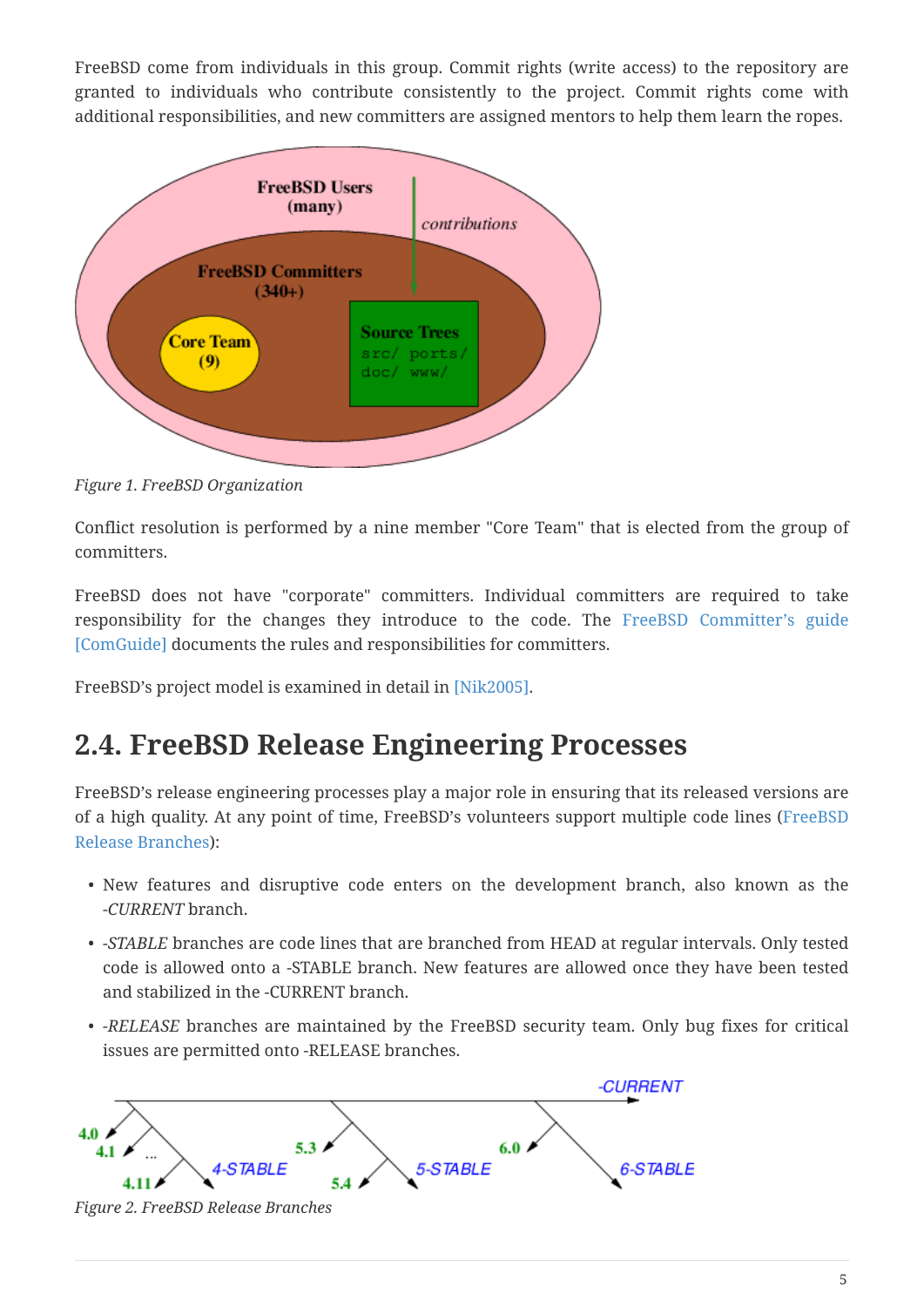Code lines are kept alive for as long as there is user and developer interest in them.

Machine architectures are grouped into "tiers"; *Tier 1* architectures are fully supported by the project's release engineering and security teams, *Tier 2* architectures are supported on a best effort basis, and experimental architectures comprise *Tier 3*. The list of [supported architectures](https://docs.freebsd.org/en/articles/committers-guide/#archs) is part of the FreeBSD documentation collection.

The release engineering team publishes a [road map](https://www.FreeBSD.org/releng/) for future releases of FreeBSD on the project's web site. The dates laid down in the road map are not deadlines; FreeBSD is released when its code and documentation are ready.

FreeBSD's release engineering processes are described in [\[RelEngDoc\]](#page-9-6).

## <span id="page-5-0"></span>**3. Collaborating with FreeBSD**

Open-source projects like FreeBSD offer finished code of a very high quality.

While access to quality source code can reduce the cost of initial development, in the long-term the costs of managing change begin to dominate. As computing environments change over the years and new security vulnerabilities are discovered, your product too needs to change and adapt. Using open-source code is best viewed not as a one-off activity, but as an *ongoing process*. The best projects to collaborate with are the ones that are *live*; i.e., with an active community, clear goals and a transparent working style.

- FreeBSD has an active developer community around it. At the time of writing there are many thousands of contributors from every populated continent in the world and over 300 individuals with write access to the project's source repositories.
- The goals of the FreeBSD project are [\[Hub1994\]:](#page-9-7)
	- To develop a high-quality operating system for popular computer hardware, and,
	- To make our work available to all under a liberal license.
- FreeBSD enjoys an open and transparent working culture. Nearly all discussion in the project happens by email, on [public mailing lists](https://lists.freebsd.org/) that are also archived for posterity. The project's policies are [documented](https://www.FreeBSD.org/internal/policies/) and maintained under revision control. Participation in the project is open to all.

### **3.1. Understanding FreeBSD culture**

To be able to work effectively with the FreeBSD project, you need to understand the project's culture.

Volunteer driven projects operate under different rules than for-profit corporates. A common mistake that companies make when venturing into the open-source world is that of underplaying these differences.

**Motivation.** Most contributions to FreeBSD are done voluntarily without monetary rewards entering the picture. The factors that motivate individuals are complex, ranging from altruism, to an interest in solving the kinds of problems that FreeBSD attempts to solve. In this environment,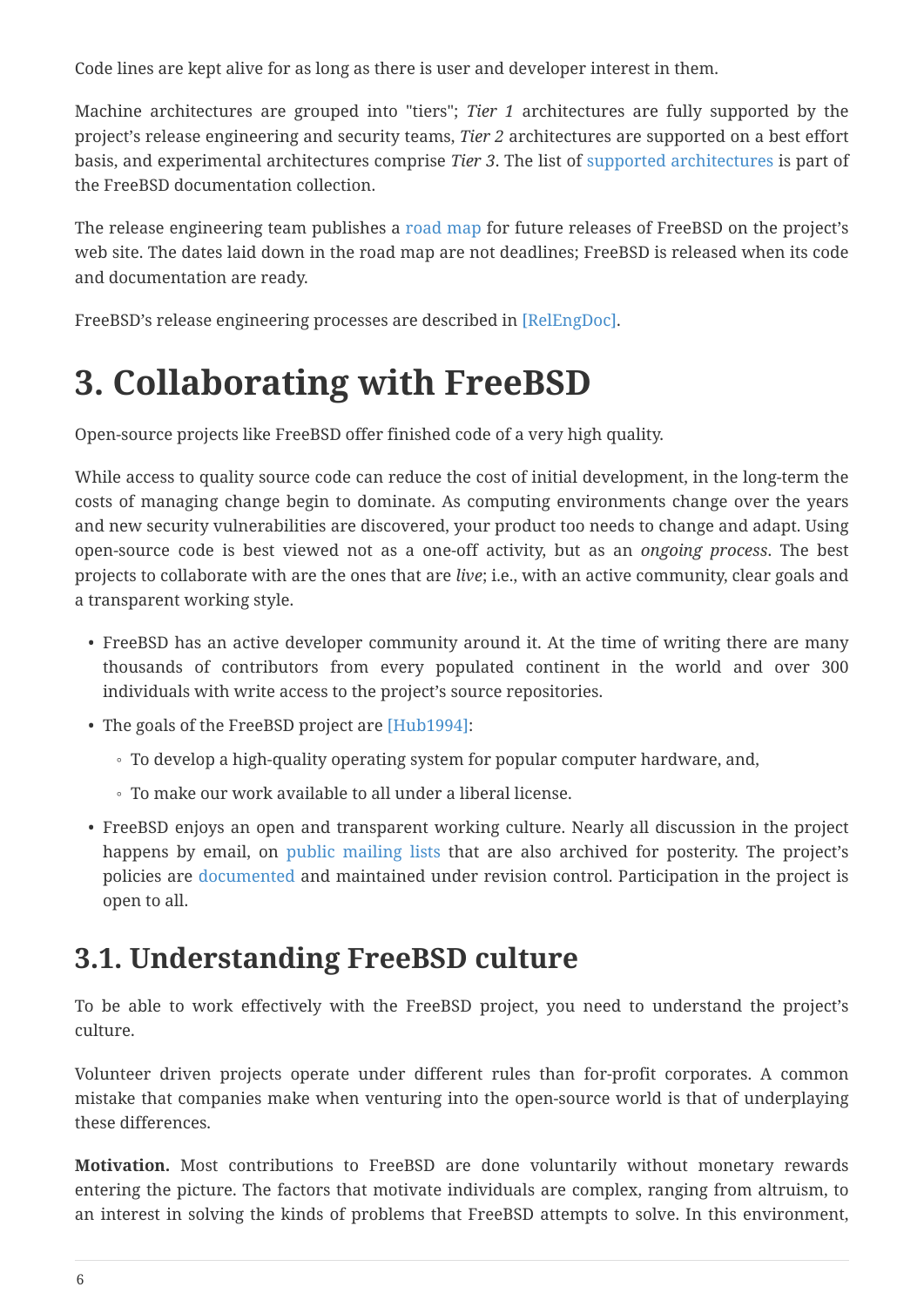"elegance is never optional["\[Nor1993\]](#page-9-8).

<span id="page-6-1"></span>**The Long Term View.** FreeBSD traces its roots back nearly twenty years to the work of the Computer Science Research Group at the University of California Berkeley.<sup>[\[1\]](#page-9-9)</sup> A number of the original CSRG developers remain associated with the project.

The project values long-term perspectives [\[Nor2001\].](#page-9-10) A frequent acronym encountered in the project is DTRT, which stands for "Do The Right Thing".

**Development Processes.** Computer programs are tools for communication: at one level programmers communicate their intentions using a precise notation to a tool (a compiler) that translates their instructions to executable code. At another level, the same notation is used for communication of intent between two programmers.

Formal specifications and design documents are seldom used in the project. Clear and well-written code and well-written change logs [\(A sample change log entry](#page-6-0)) are used in their place. FreeBSD development happens by "rough consensus and running code"[\[Carp1996\]](#page-8-2).

r151864 | bde | 2005-10-29 09:34:50 -0700 (Sat, 29 Oct 2005) | 13 lines Changed paths: M /head/lib/msun/src/e\_rem\_pio2f.c

Use double precision to simplify and optimize arg reduction for small and medium size args too: instead of conditionally subtracting a float 17+24, 17+17+24 or 17+17+17+24 bit approximation to pi/2, always subtract a double 33+53 bit one. The float version is now closer to the double version than to old versions of itself -- it uses the same 33+53 bit approximation as the simplest cases in the double version, and where the float version had to switch to the slow general case at  $|x| = 2^{\frac{\pi}{3}}$ pi/2, it now switches at  $|x| = 2^{\frac{\pi}{3}}$ pi/2 the same as the double version.

<span id="page-6-0"></span>This speeds up arg reduction by a factor of 2 for  $|x|$  between  $3*pi/4$  and  $2^N$ <sup>\*</sup>pi/4, and by a factor of 7 for  $|x|$  between  $2^N$ <sup>\*</sup>pi/4 and  $2^N19$ \*pi/4.

#### *A sample change log entry*

Communication between programmers is enhanced by the use of a common coding standard [style\(9\).](https://www.freebsd.org/cgi/man.cgi?query=style&sektion=9&format=html)

**Communication Channels.** FreeBSD's contributors are spread across the world. Email (and to a lesser extent, IRC) is the preferred means of communication in the project.

### **3.2. Best Practices for collaborating with the FreeBSD project**

We now look at a few best practices for making the best use of FreeBSD in product development.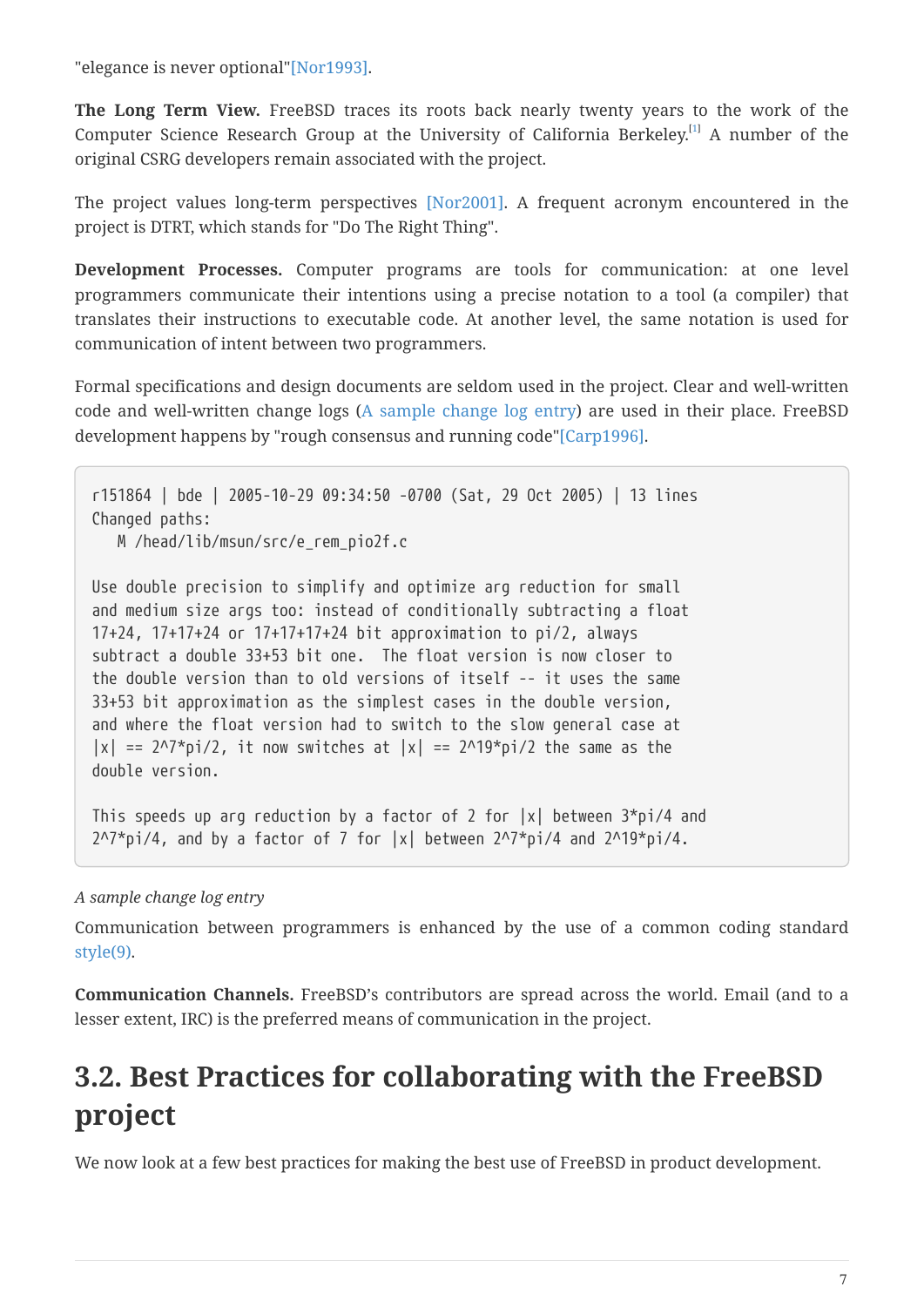#### **Plan for the long term**

Setup processes that help in tracking the development of FreeBSD. For example:

**Track FreeBSD source code.** The project makes it easy to mirror its SVN repository using [svnsync](https://docs.freebsd.org/en/articles/committers-guide/#svn-advanced-use-setting-up-svnsync). Having the complete history of the source is useful when debugging complex problems and offers valuable insight into the intentions of the original developers. Use a capable source control system that allows you to easily merge changes between the upstream FreeBSD code base and your own in-house code.

[An annotated source listing generated using](#page-7-0) [svn blame](#page-7-0) shows a portion of an annotated listing of the file referenced by the change log in [A sample change log entry](#page-6-0). The ancestry of each line of the source is clearly visible. Annotated listings showing the history of every file that is part of FreeBSD are [available on the web](https://svnweb.freebsd.org/).

| #REV                                      | #WHO #DATE<br>#TFXT                                                           |  |  |
|-------------------------------------------|-------------------------------------------------------------------------------|--|--|
|                                           | 176410 bde 2008-02-19 07:42:46 -0800 (Tue, 19 Feb 2008) #include              |  |  |
| <sys cdefs.h=""></sys>                    |                                                                               |  |  |
|                                           | 176410 bde 2008-02-19 07:42:46 -0800 (Tue, 19 Feb 2008)                       |  |  |
| __FBSDID("\$FreeBSD\$");                  |                                                                               |  |  |
| 2116                                      | jkh 1994-08-19 02:40:01 -0700 (Fri, 19 Aug 1994)                              |  |  |
| 2116                                      | jkh 1994-08-19 02:40:01 -0700 (Fri, 19 Aug 1994) /*                           |  |  |
| $_{\text{--}}$ ieee754_rem_pio2f(x,y)     |                                                                               |  |  |
|                                           | 8870 rgrimes 1995-05-29 22:51:47 -0700 (Mon, 29 May 1995) *                   |  |  |
| 176552                                    | bde 2008-02-25 05:33:20 -0800 (Mon, 25 Feb 2008) * return the                 |  |  |
| remainder of x rem $pi/2$ in $*$ y        |                                                                               |  |  |
|                                           | 176552 bde 2008-02-25 05:33:20 -0800 (Mon, 25 Feb 2008) * use double          |  |  |
| precision for everything except passing x |                                                                               |  |  |
| 152535                                    | bde 2005-11-16 18:20:04 -0800 (Wed, 16 Nov 2005) $*$ use                      |  |  |
| __kernel_rem_pio2() for large x           |                                                                               |  |  |
| 2116                                      | jkh 1994-08-19 02:40:01 -0700 (Fri, 19 Aug 1994) */                           |  |  |
| 2116                                      | jkh 1994-08-19 02:40:01 -0700 (Fri, 19 Aug 1994)                              |  |  |
| 176465                                    | bde 2008-02-22 07:55:14 -0800 (Fri, 22 Feb 2008) #include <float.h></float.h> |  |  |
| 176465                                    | bde 2008-02-22 07:55:14 -0800 (Fri, 22 Feb 2008)                              |  |  |
| 2116                                      | jkh 1994-08-19 02:40:01 -0700 (Fri, 19 Aug 1994) #include "math.h"            |  |  |
|                                           |                                                                               |  |  |

<span id="page-7-0"></span>*An annotated source listing generated using* svn blame

**Use a gatekeeper.** Appoint a *gatekeeper* to monitor FreeBSD development, to keep an eye out for changes that could potentially impact your products.

**Report bugs upstream.** If you notice bug in the FreeBSD code that you are using, file a [bug](https://www.FreeBSD.org/support/bugreports/) [report.](https://www.FreeBSD.org/support/bugreports/) This step helps ensure that you do not have to fix the bug the next time you take a code drop from upstream.

#### **Leverage FreeBSD's release engineering efforts**

Use code from a -STABLE development branch of FreeBSD. These development branches are formally supported by FreeBSD's release engineering and security teams and comprise of tested code.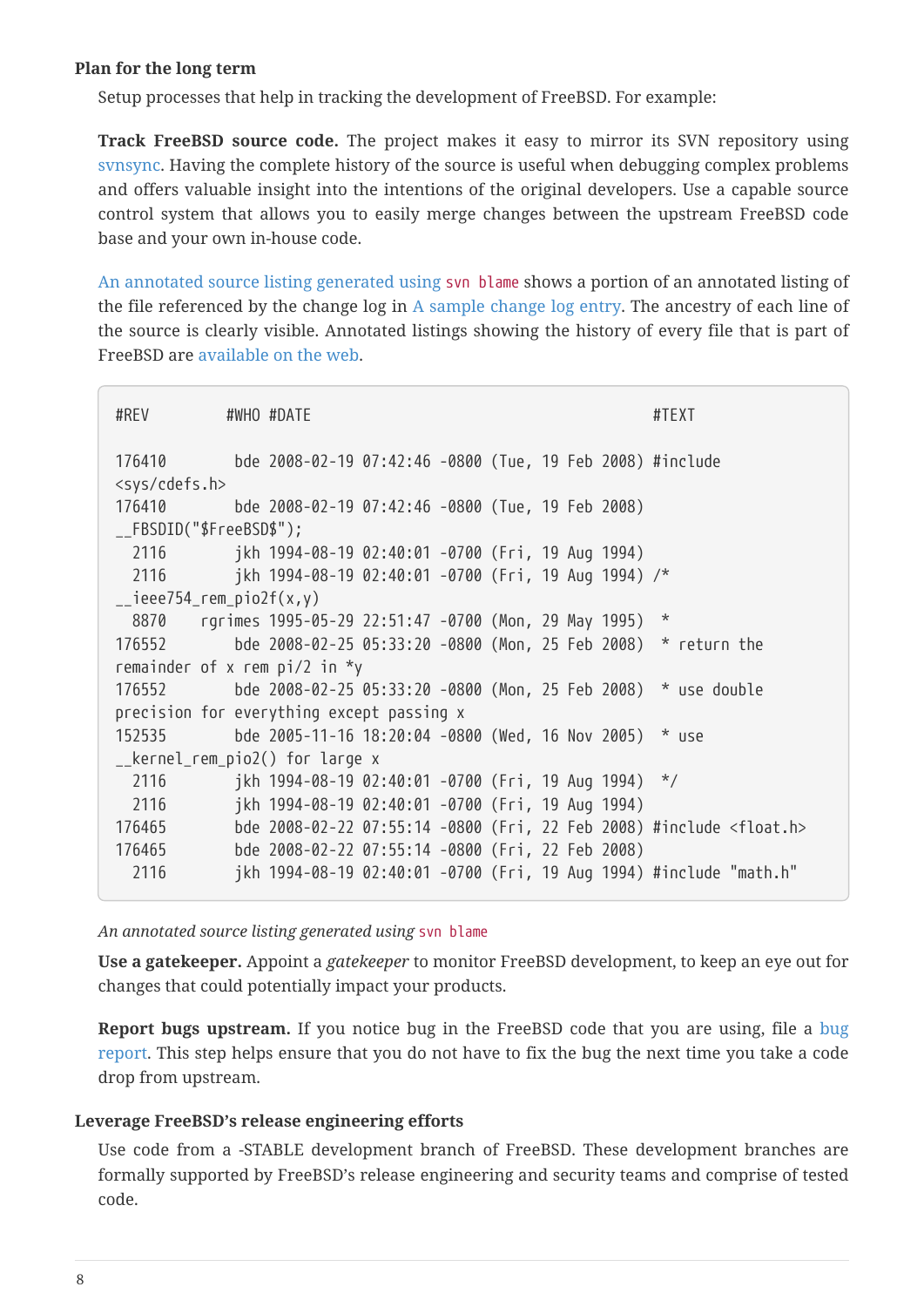#### **Donate code to reduce costs**

A major proportion of the costs associated with developing products is that of doing maintenance. By donating non-critical code to the project, you benefit by having your code see much wider exposure than it would otherwise get. This in turn leads to more bugs and security vulnerabilities being flushed out and performance anomalies being identified and fixed.

#### **Get support effectively**

For products with tight deadlines, it is recommended that you hire or enter into a consulting agreement with a developer or firm with FreeBSD experience. The [FreeBSD related employment](https://lists.FreeBSD.org/subscription/freebsd-jobs) [mailing list](https://lists.FreeBSD.org/subscription/freebsd-jobs) is a useful communication channel to find talent. The FreeBSD project maintains a [gallery of consultants and consulting firms](https://www.FreeBSD.org/commercial/consult_bycat/) undertaking FreeBSD work. The [BSD Certification](http://www.bsdcertification.org/) [Group](http://www.bsdcertification.org/) offers certification for all the major BSD derived OSes.

For less critical needs, you can ask for help on the [project mailing lists](https://lists.freebsd.org/). A useful guide to follow when asking for help is given in [\[Ray2004\].](#page-9-11)

#### **Publicize your involvement**

You are not required to publicize your use of FreeBSD, but doing so helps both your effort as well as that of the project.

Letting the FreeBSD community know that your company uses FreeBSD helps improve your chances of attracting high quality talent. A large roster of support for FreeBSD also means more mind share for it among developers. This in turn yields a healthier foundation for your future.

#### **Support FreeBSD developers**

Sometimes the most direct way to get a desired feature into FreeBSD is to support a developer who is already looking at a related problem. Help can range from hardware donations to direct financial assistance. In some countries, donations to the FreeBSD project enjoy tax benefits. The project has a dedicated [donations liaison](https://www.FreeBSD.org/donations/) to assist donors. The project also maintains a web page where developers [list their needs](https://www.FreeBSD.org/donations/wantlist/).

As a policy the FreeBSD project [acknowledges](https://docs.freebsd.org/en/articles/contributors/) all contributions received on its web site.

## <span id="page-8-0"></span>**4. Conclusion**

The FreeBSD project's goals are to create and give away the source code for a high-quality operating system. By working with the FreeBSD project you can reduce development costs and improve your time to market in a number of product development scenarios.

We examined the characteristics of the FreeBSD project that make it an excellent choice for being part of an organization's product strategy. We then looked at the prevailing culture of the project and examined effective ways of interacting with its developers. The article concluded with a list of best-practices that could help organizations collaborating with the project.

## <span id="page-8-1"></span>**Bibliography**

<span id="page-8-2"></span>[Carp1996] [The Architectural Principles of the Internet](http://www.ietf.org/rfc/rfc1958.txt) B. Carpenter. The Internet Architecture